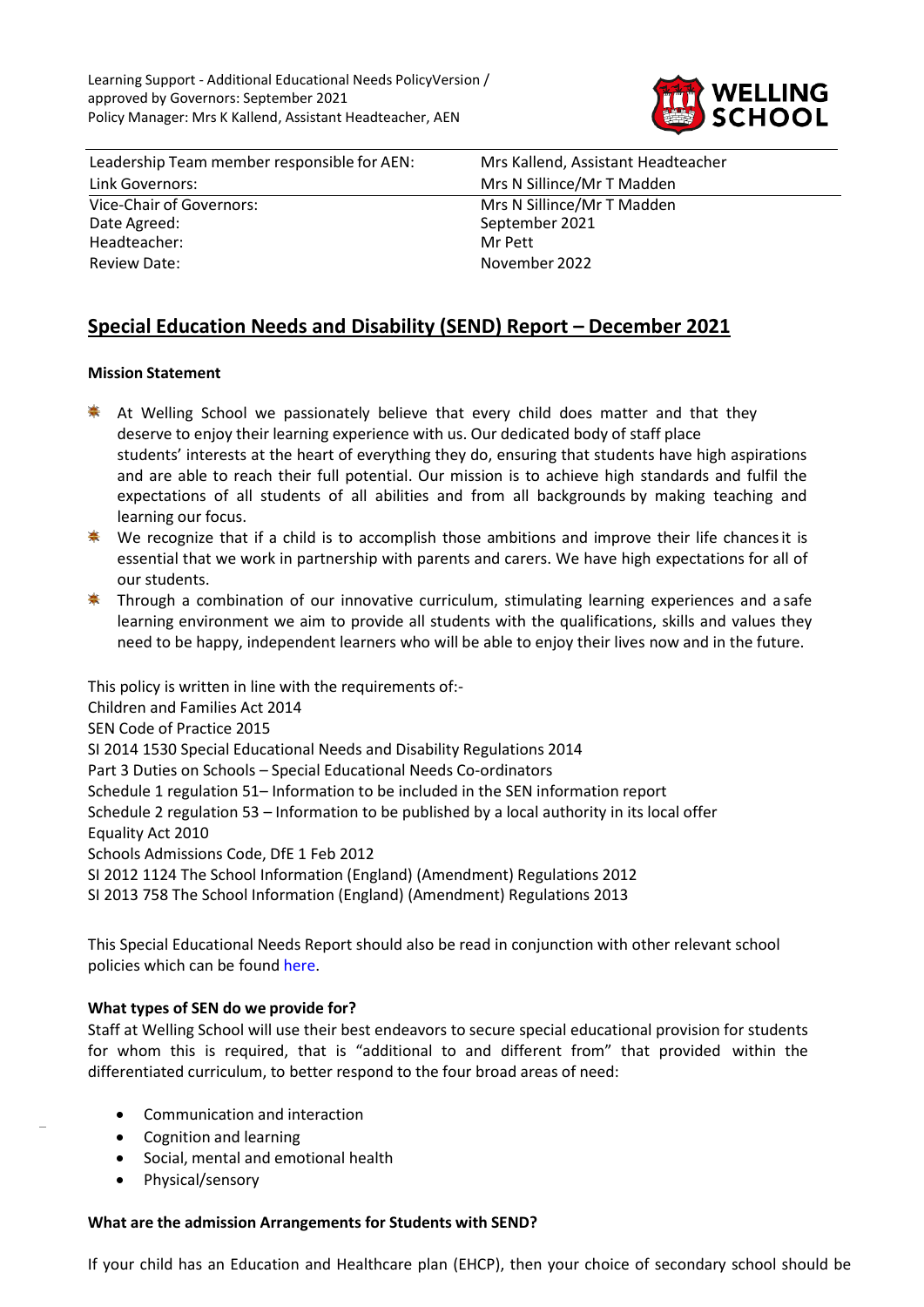discussed at the Year 5 annual review. You are entitled to attend and contribute to the discussion along with any professionals who work with your child. You will have the opportunity to decide on your preferred choice of school which the Local Authority will consider alongside any other evidence.

A final EHCP naming the Local Authority's final choice will be issued in February. You can discuss the EHCP and the named school with the Local Authority at any time. If you are unhappy with any decisions, they will try and resolve them. You also have the right to appeal the decision.

If your child does not have an EHCP you should apply for your place in secondary school in the usual way. See [www.bexley.gov.uk/admissions](http://www.bexley.gov.uk/admissions)

# **What steps are taken to prevent students with SEND from being treated less favourably than other students?**

The bullet points below outline the steps Welling School take to prevent students with SEND from treated less favourably as outlined in the Equality Act 2010:

# *Eliminate unlawful discrimination, harassment and victimisation*

- Policies: SEN, Equality, Anti-bullying, Behaviour
- Accessibility Policy
- Continuing Professional Development which focuses on differentiation, reasonable adjustments, equality of access, teaching and learning to ensure progress for all and safeguarding
- A Prejudice Related discrimination/incident log is kept in school and monitored by the Senior Leadership Team (SLT)
- Staff are reminded of reasonable adjustments required for certain individuals as necessary e.g. by email, by notice in staff bulletin and through SEND Surgeries where appropriate.
- SLT meetings focus on day‐to‐day management and strategic development with a focus on these areas where required
- Regular liaison with governors which informs and updates on current all areas of the School Improvement Plan

## *Advance equality of opportunity*

- In-depth analysis of attainment data at each progress checkpoint takes place at a senior staff level in addition to middle leaders and teachers
- Analysis is shared at Senior Leadership level
- Exam dispensation is organised
- Auxiliary aids currently include: reading pens, laptops, special handwriting pens, colour overlays, reading rulers, full copying and enlarging facilities, and any others as necessary
- Assembly content including Tutor Time activities are regularly adapted to reflect current and topical issues
- Lessons are regularly observed by subject and SLT to ensure accessibility and progress against OfSTED standards
- Where appropriate an appraisal objective associated with the progress of students with SEND is agreed as part of teachers' performance management objectives.
- Differentiation for access is a key driver of the school improvement plan
- Bromcom is used and updated regularly to ensure all staff are aware of the relevant barriers to learning some students face.
- Where necessary the SEND Department will coordinate external professional provision for individuals or groups: Speech and Language Therapists, Educational Psychologists, Occupational Therapists, Sensory Support, Specialist teachers, School Nurse, CAMHS, Social Care, Family Well-Being Service and Children in Need in conjunction with Senior Designated Person for safeguarding.

*Foster good relations.*

 Welling School focuses attention on respect and teamwork as core values and these are rewarded as key in lessons and out of lesson qualities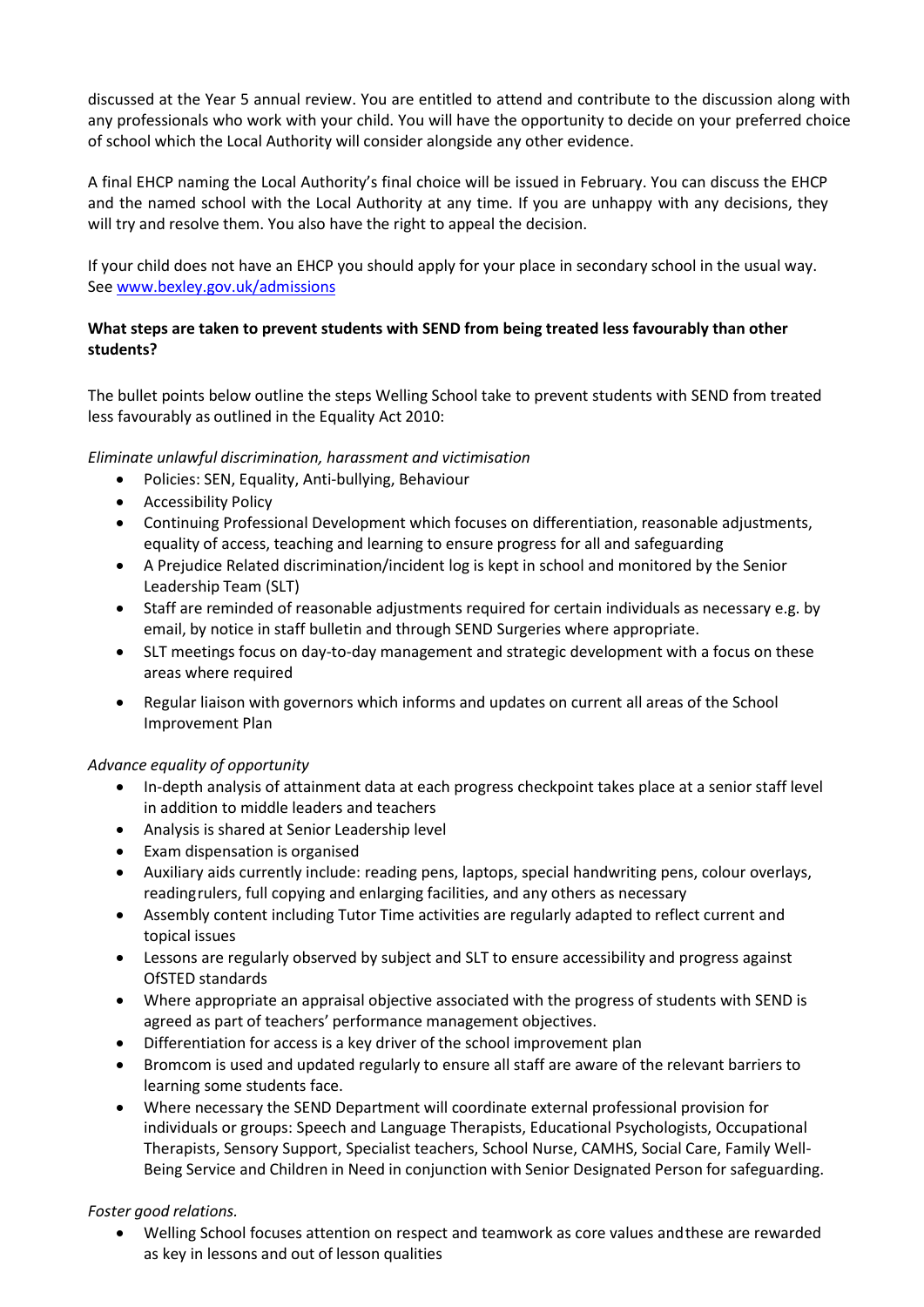- Assemblies and tutor time focus on teamwork /friendships and promoting tolerance and respect. A transition programme is in place to support students from all primary schools
- Welling School have a school counsellor to support the well-being of students and staff where appropriate..
- Evenings to support parents /carers are held when required e.g. Advice on Post 16, GSCE exam success in addition to Year Group Parents Evenings.
- Students are aware of a key member of staff they can talk to who will listen to any concerns and act upon them if necessary.
- The tutor is the primary contact for parents / carers

## **How do we identify and assess students with SEN?**

Students are identified as experiencing SEND according to the criteria set out in the Special Educational Needs and Disabilities Code of Practice (2015). On entry to Welling School, students undertake a cognitive and reading test to enable staff to have a baseline result. Data from Primary schools is also collected during transition visits. Where a SEND need has already been identified at primary level, the SENCo will liaise with the primary school to enable a smooth transition into Welling School. This may involve additional visits to Welling School to familiarise the student with their new surroundings.

When deciding whether to make special educational provision, the SENCo, alongside the teacher and advice from the Early Intervention Team of professionals, will consider all information gathered from within school about the student's progress, alongside national data and expectations of progress. This will include high quality and accurate formative assessment and early intervention materials. A small number of students may require additional, specialist assessment and this is co-ordinated by the SENCo or in exceptional cases, via referrals for external specialist assessment. This information gathering will include an early discussion with the student and their parents.

Consideration if special educational provision is required will start with desired outcomes, including the expected progress and attainment and the views and wishes of the student and their parents. This will then determine the support that is needed and whether it can be provided by adapting the school's core offer or whether something different or additional is required. However support is provided, a clear date for reviewing progress will be agreed and parents, student and teaching staff will each be clear about how they will help the student reach the agreed expected outcomes.

# **How will students with SEN be supported at Welling School?**

- High quality teaching adapted to the needs of individual students
- Regular meetings with student and or parents/carers
- In class support from Teaching Assistants for students with an EHCP or a SEN need
- Specialised programmes to improve literacy and spelling delivered by staff within the SEND Department.
- Advice and support for teachers from the SENCo during weekly SEND Surgeries.
- Access to the ASD Resource Provision (The Elsa Centre) if appropriate.
- Use of Laptops in lessons where there is a significant amount of writing
- Use of electronic reader pens for those students who have dyslexia
- ASD support programme both for students and their parents/carers
- Speech and Language Therapy advice from a qualified therapist from the Joint Communication Team.
- Additional speech and language therapy is provided through a speech Link programme where appropriate.
- **•** Social skills groups and Sensory Circuits
- Study Skills groups
- Accelerated Reader Interventions to improve reading.
- 1:1 sessions and Group sessions to improve behaviour and resilience.
- Interventions designed for students with SEMH difficulties including anger management and restorative justice
- Access to the school counsellor
- Homework Club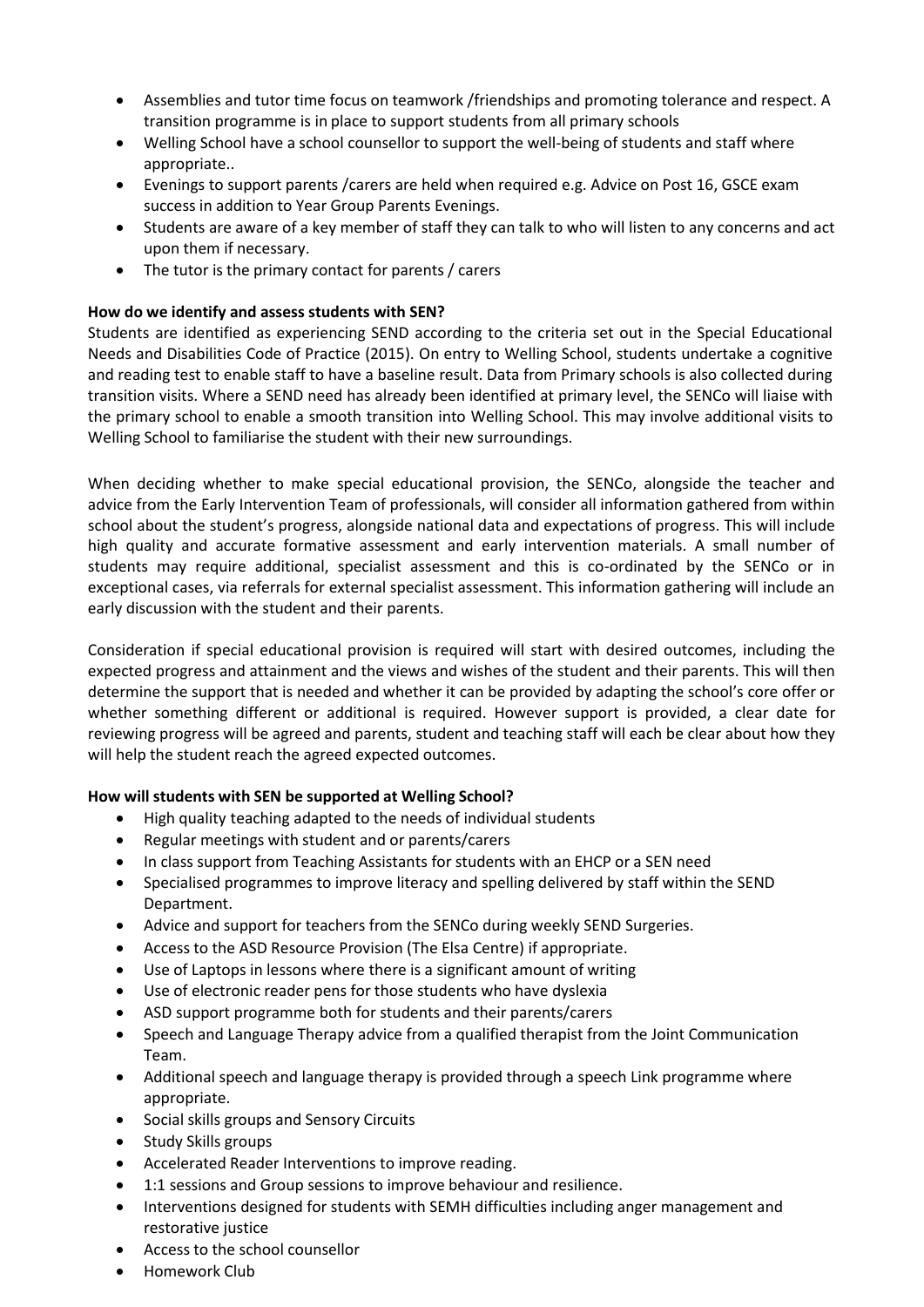- Access arrangements KS3-KS4
- Support from Teaching Assistants during exams to provide extra time, readers and scribes
- Support to teachers through SEND Surgeries where teachers share good practice when supporting students with SEN
- Where appropriate, additional support may also be sought from outside agencies including a request for Educational Psychologist involvement.
- Support from the local authority AEN advisor for both students and their parents or carers.
- Support from the local authority visual and hearing impairment advisor.

# **Who is our special educational needs co-ordinator (SENCO) and how can he be contacted?**

Mr Naas Swart Email nst@wellingschool-tkat.org Tel: 020 8304 8531

# **What is our approach to teaching students with SEN?**

As part of the tiered and inclusive approach that is set out in the Special Educational Needs Code of Practice (2015), Welling School focuses on 'quality first teaching'. This means that all systems and forms of support are driven towards supporting good or better progress in all lessons. Several subject departments, including English, Mathematics and Science, organise student's into classes according to their current attainment. Classes where a higher level of support is required may be smaller in size and may receive support from additional staff members such as Teaching Assistants. Departments and the SENCo organise a wide range of intervention programs. In addition, students with an EHCP will receive individual support and monitoring from Teaching Assistants across a range of subjects, according to their needs.

## **How do we adapt the curriculum and learning environment?**

As part of Welling School commitment to 'quality first teaching', all teachers are provided with up-to-date information about each student located within their online class registers. This includes information about any student's SEND. This is supplemented by information regarding any special requirements; examples include access to colour overlays, laptops and reading pens as well as specialist resources for students with a physical difficulty.

Some students in Key Stage 4 with SEND will also be assessed for access arrangements for examinations and controlled assessments. All teachers work within a framework that sets out clear differentiation strategies for each type of SEND; in addition, any very specific adaptations that are necessary for individual students (such as specific resources and seating arrangements) are communicated to staff and monitored by the Head of Faculty. Quality assurance of differentiation for students with SEND is embedded in Welling School termly schedule of teaching observations and marking scrutiny.

## **How do we enable students with SEN to engage in activities with other students who do not have SEN?**

Welling School will always look to remove a perceived barrier that might deny any individual access to our services. Each student with a disability or medical need is treated as an individual. The school is pro-active in making 'reasonable adjustments' for disabled students and those with medical needs to ensure that they have access to all buildings and therefore all of the curriculum. Students with a physical disability (or medical needs, including those that may be of a temporary nature) will have, if appropriate, access to the Personalised Learning Centre (PLC).

In some exceptional cases, a personalised timetable or phased reintegration plan may be put in place. Some students may need a Health Care Plan, which will be drawn up in partnership with parents or carers,

healthcare professionals, the Head of Year and the SENCo. Information such as triggers, signs, symptoms, treatments and strategies for managing an emergency are shared with staff. Similarly, advice on differentiation in class for a student with a disability or medical need is clearly communicated to all teachers and closely monitored. Most equipment used in classrooms is accessible to all students regardless of their needs. Welling School also provides a range of adaptive technologies or other equipment, via departmental resources or via the SEN Department. All students with a disability or medical condition will be supported to ensure that they have full access to the school's extra-curricular activities, including clubs and trips.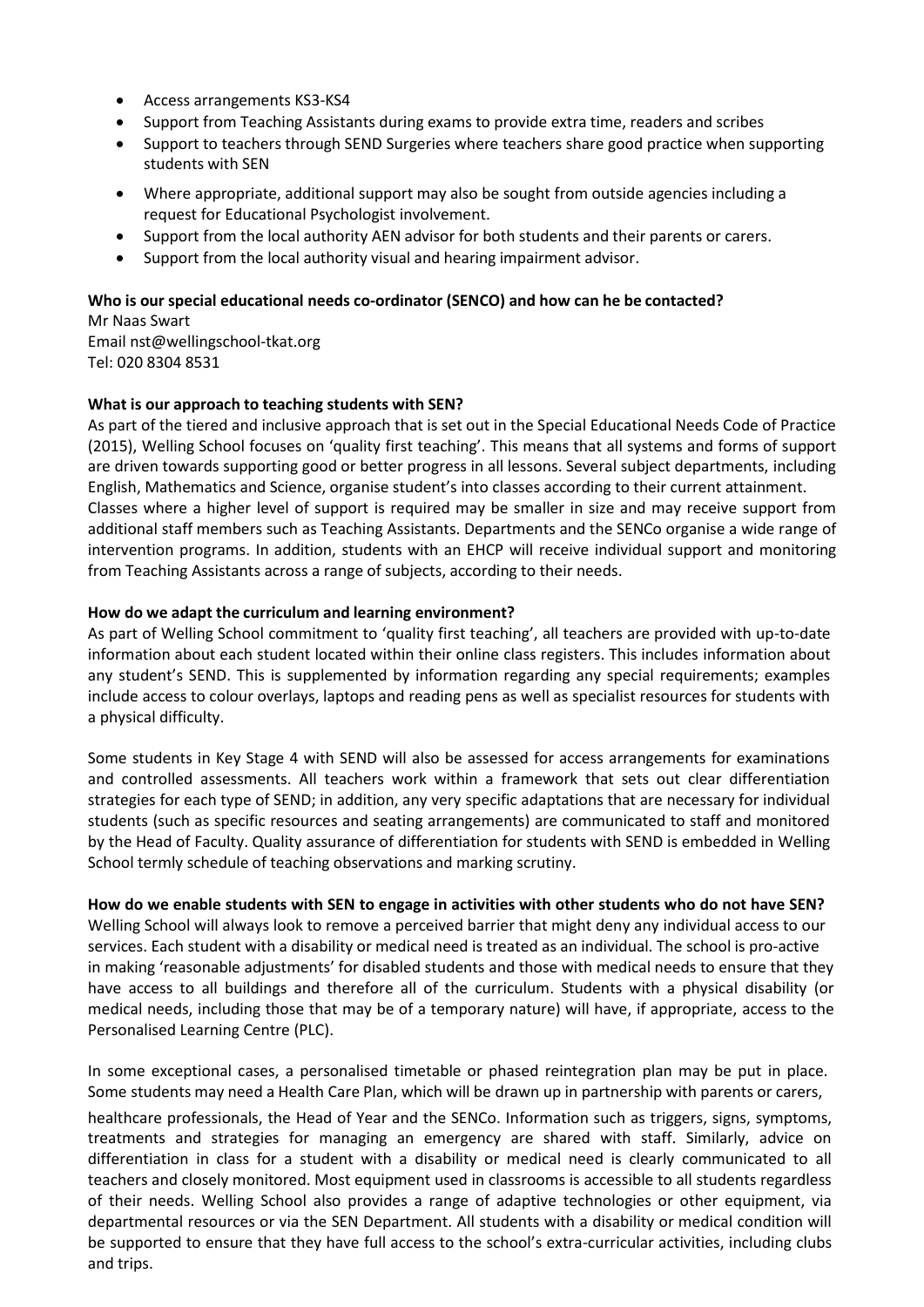## **How do we consult parents of students with SEN and involve them in their child's education?**

Parent/carer partnership is a core part of the work that takes place at Welling School. When identifying a student as needing SEND support, the views and experiences of parents are taken seriously. These views are recorded and comparisons made with the schools assessments. This happens in a variety of ways:

- Parents/carers of young people with special educational needs and disabilities with an EHCP are invited to an annual review to discuss the progress and provision required.
- Parents and carers are also invited to Parents' Evenings where they have an opportunity to discuss the progress of their son/daughter in all of their subjects with individual teachers and the SENCo.
- Parents and carers of those student's with ASD are also invited to Parent Surgeries to discuss any issues arising both at school and home. These are held in conjunction with the SENCo and ASD advisory team.

The SENCo is available to discuss any issues arising at any point during the academic year. Please either contact the main school office or email the SENCo directly.

## **How do we consult students with SEN and involve them in their education?**

All students with SEND are encouraged to join the School Council or become a Tutor Group representative. This enables the student to recognise what they need to do themselves to fulfil their potential but also gives them a real opportunity to contribute to any required adaptations to teaching and/or support.

Students as well as their parents are also involved in the creation of the Individual Mapping Plan. This document allows them to inform teachers how best they learn and what strategies can be put in place to support them. The SENCo is always available to discuss issues arising with the student's, feeding back to the classroom teacher, which forms an important link between student and teachers.

## **How do we assess and review students' progress towards their outcomes?**

All students will be provided with high quality teaching that is differentiated to meet the needs of all learners. The quality of classroom teaching provided to students with SEND is monitored through a number of processes that include:

- Classroom observation by the SLT, the SENCo or external agencies.
- Ongoing assessment of progress made by students with SEND.
- Work sampling and scrutiny of planning to ensure effective matching of work to student need.
- Teacher meetings with the SENCo to provide advice and guidance on meeting the needs of students with SEND.
- Student and parent feedback on the quality and effectiveness of interventions provided.

All students have individual targets set in line with national outcomes. Parents are informed of these via the reporting system and also at events such as Parents' Evenings. Students' attainments are tracked using the whole school tracking system and those failing to make expected levels of progress are identified quickly.

These students are then discussed in Faculty meetings with support from the SENCo. Additional action to increase the rate of progress will be then identified and recorded this will include a review of the impact of the differentiated teaching being provided to the student and if required, provision to the teacher of additional strategies to further support the success of the student. Where it is decided, during these discussions, that special educational provision is required to support increased rates, parents will be informed that the school considers their child may require SEN support and their partnership sought in order to improve attainments. Action relating to SEN support will follow an 'assess, plan, do and review' model, which is exemplified in the SEN Code of Practice 2015:

 **Assess:** Data on the student held by the school will be collated by the class/subject teacher/SENCo in order to make an accurate assessment of the student's needs. Parents will be invited to this early discussion to support the identification of action to improve outcomes.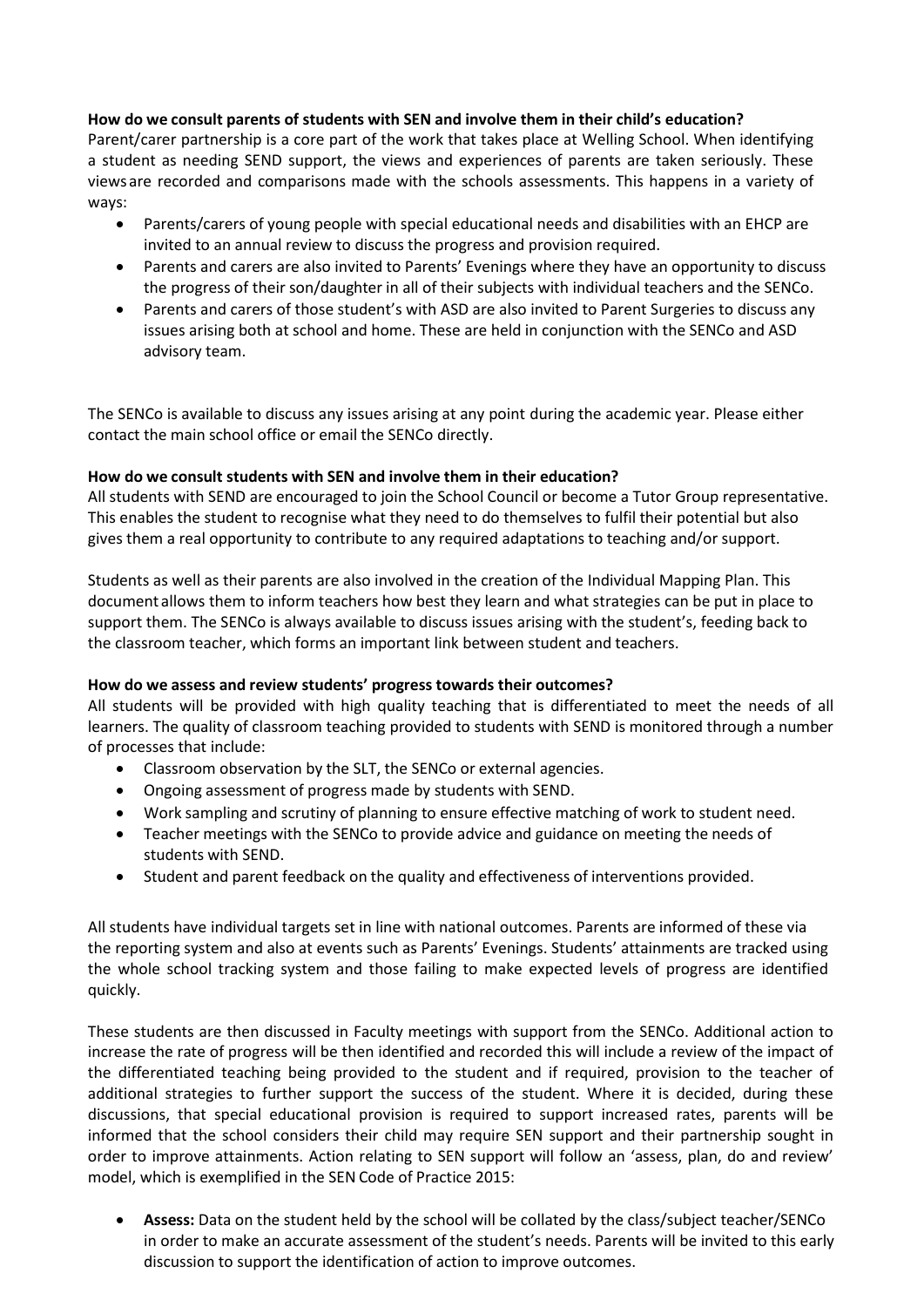- **Plan:** If review of the action taken indicates that "additional to and different from" support will be required, then the views of all involved including the parents and the student will be obtained and appropriate evidence-based interventions identified, recorded and implemented by the class/subject teacher with advice from the SENCo.
- **Do:** SEND support will be recorded and will identify a clear set of expected outcomes. This will include stretch and relevant academic and developmental targets (this may include, for some young people, targets around preparing for adulthood) These outcomes will take into account parents' aspirations for their child. Parents and the student will also be consulted on the action they can take to support attainment of the desired outcomes. This will be recorded and a date made for reviewing attainment.
- **Review:** Progress towards these outcomes will be tracked and reviewed termly with the parents and the student.

If progress is limited despite the delivery of high quality interventions, advice will always be sought from other agencies regarding strategies to best meet the specific needs of a student. This will only be undertaken after parent permission has been obtained and may include referral to:

- Local Authority Support Services including Educational Psychologists
- Specialists such as outreach support services, occupational therapy, and social, emotional and mental health support and speech and language therapists.
- Social Care Services as discussed with parents.
- Health partners such as the pediatric team and Child & Adolescent Mental Health Service.

N.B. For a very small percentage of students, whose needs are significant and complex and the SEN Support required to meet their cannot reasonably be provided from within the school's own resources, a request will be made to the Local Authority to conduct an assessment of education, health and care needs. This may result in EHCP being provided.

# **How do we support students moving between different phases of education?**

A number of strategies are in place to enable effective students' transition. These include on entry:

- A planned transition programme is delivered in the summer term to support transfer for students starting school in September.
- Parent/carers are invited to a meeting at the school and are provided with a range of information to support them in enabling their child to settle into the school routine.
- The SENCo is available to meet with all new parents of students who are known to have SEND to allow concerns to be raised and solutions to any perceived challenges to be located prior to entry.

If students are transferring from another setting, the previous school records will be requested immediately and a meeting set up with parents to identify and reduce any concerns.

## **How do we support students preparing for adulthood?**

The annual review in Yearr 9 for students with an EHCP begins the process where parents are supported tomake decisions regarding option pathways.

Parents will be encouraged to consider the options for the next phase of education and the school will involve outside agencies, including a social worker from the Preparing for Adulthood team as appropriate, to ensure information provided is comprehensive but accessible.

The transition programme in Year 11 in place for students with SEND provides a number of opportunities for students and parents to meet staff at the students chosen Post 16 provision. Accompanied visits to these providers may be arranged as appropriate. For students transferring to local schools and Post-16 providersthe SENCos of both schools meet to discuss the needs of students with SEN in order to ensure a smooth transition.

**How do we support students with SEN to improve their emotional and social development?** Apart from the daily pastoral care provided by each student's tutor, their respective Head of Year and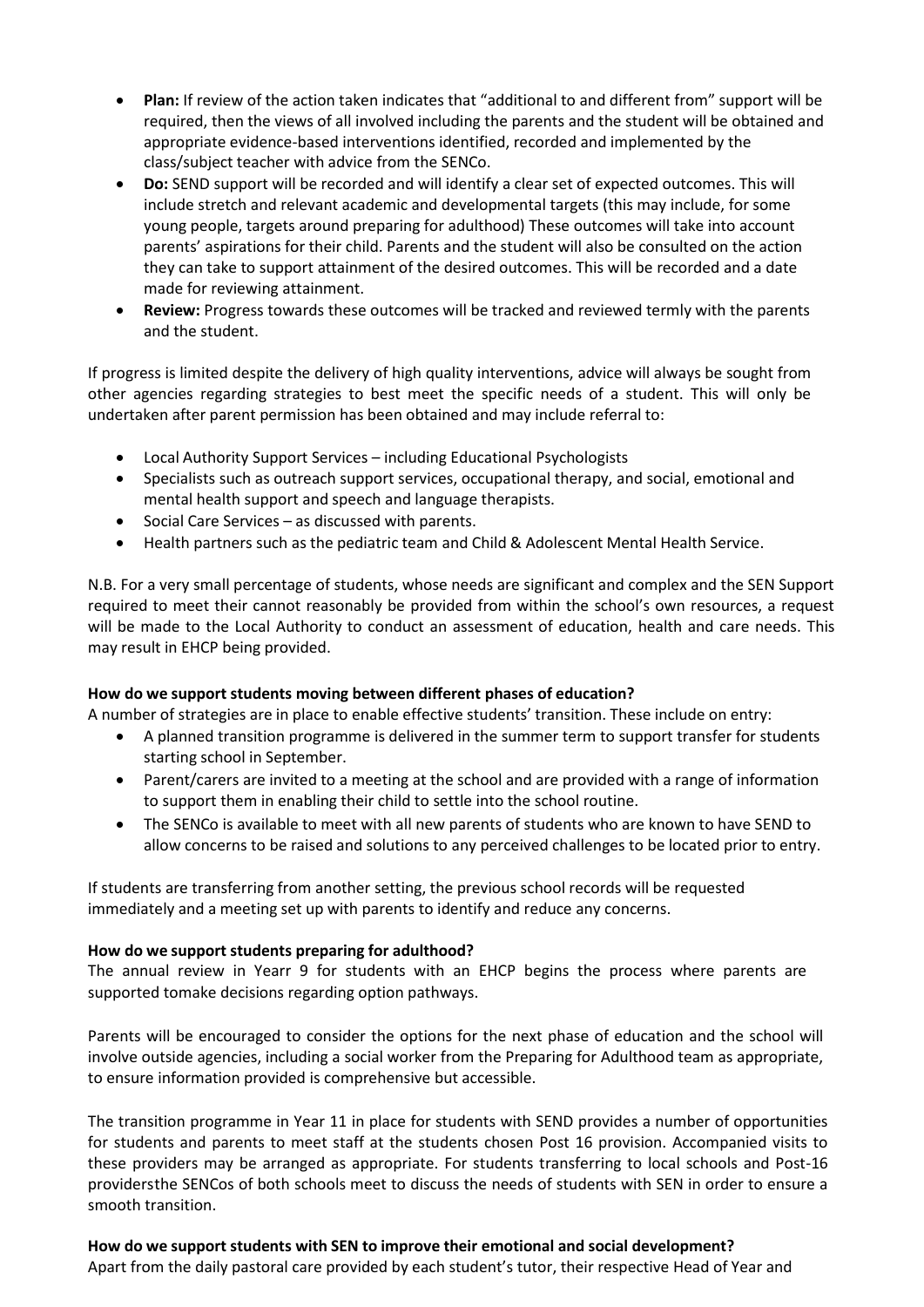Care and Guidance assistant pastoral care will also be provided by the SLT, class teachers, support staff, and the Safeguarding Team. Some students, who may or may not have SEND, may also receive additional support from the Personalised Leading Centre. This support includes personalised mentoring and a range of engagement and early support provisions including the Educational Welfare Officer and other additional early help providers.

The SENCo reviews the needs of students with possible social, mental and/or emotional health needs and meets regularly with the Head of Year to carry out a full review of such needs and support requirements for their individual year group cohort. If necessary the SENCo can also refer students for professional support from CAHMS and CHeWS.

## **What expertise and training do our staff have to support students with SEN?**

The SLT and SENCo have extensive teaching, management and research expertise in the field of special educational needs. They are supported by a highly experienced and extremely dedicated support staff team. Teaching Assistants have responsibilities in specialist areas and receive in-service training from expert professionals to update their knowledge and skills.

The school's whole staff training programme also includes refresher training in key areas of SEND, which supplements the comprehensive differentiation frameworks provided to all teachers to support 'quality first teaching'. All staff has access to a regularly updated library of online training and advisory materials in all areas of SEND. Teachers and support staff are also regularly briefed by the SENCo on the individual needs of students and strategies to support these needs. In addition, staff can seek the advice of the SENCo, especially where a young person's needs may be more complex.

The SENCo holds qualified teacher status and has obtained the Nationally Accredited Award for Special Educational Needs Coordination. The school has regular visits from a Local Authority Educational Psychologist and SEN specialist teachers who provide advice to staff on how best to support the success and progress of individual students. The school receives visits from the Speech and Language Therapist who provides advice on assessing and planning for targeted children.

## **How will we secure specialist expertise?**

At Welling School we regularly review SEND provision to ensure high quality first teaching in class, appropriate interventions and if appropriate access to external agencies is discussed at termly Early Intervention Team meetings. Parents/carers are informed of the outcomes of these meetings. We offer small intervention groups, facilitated by specialist trained SEND Coordinators whose training is regularly updated.

## **How will we secure equipment and facilities to support students with SEN?**

External advice and equipment is provided by occupational therapists and physiotherapists to support students with SEN.

Advice from the ASD Advisory Service is provided for environmental adaptations for example displays and sensory stimulation.

## **How do we involve other organisations in meeting the needs of students with SEN and supporting their families?**

At Welling School we work with a range of external professionals and agencies. These include medical professionals in Child and Adolescent Mental Health Services (CAMHS) in addition to a variety of early help providers, the ADHD Assessment Service, ASD Assessment Service, physiotherapists and occupational therapists for those students with a physical disability in addition to those with fine and motor skills difficulties.

Advisory teachers in hearing impairment, visual impairment and ASD visit the school and meet with students, staff and parents when requested. In liaison with pastoral staff and the Safeguarding Team, professional partnership work may also take place with the Educational Welfare Officer, social workers, the New Horizons Federation (for students who are vulnerable or missing education) and local youth organisations. In complex cases, the SENCo will engage with professionals from the Bexley Early